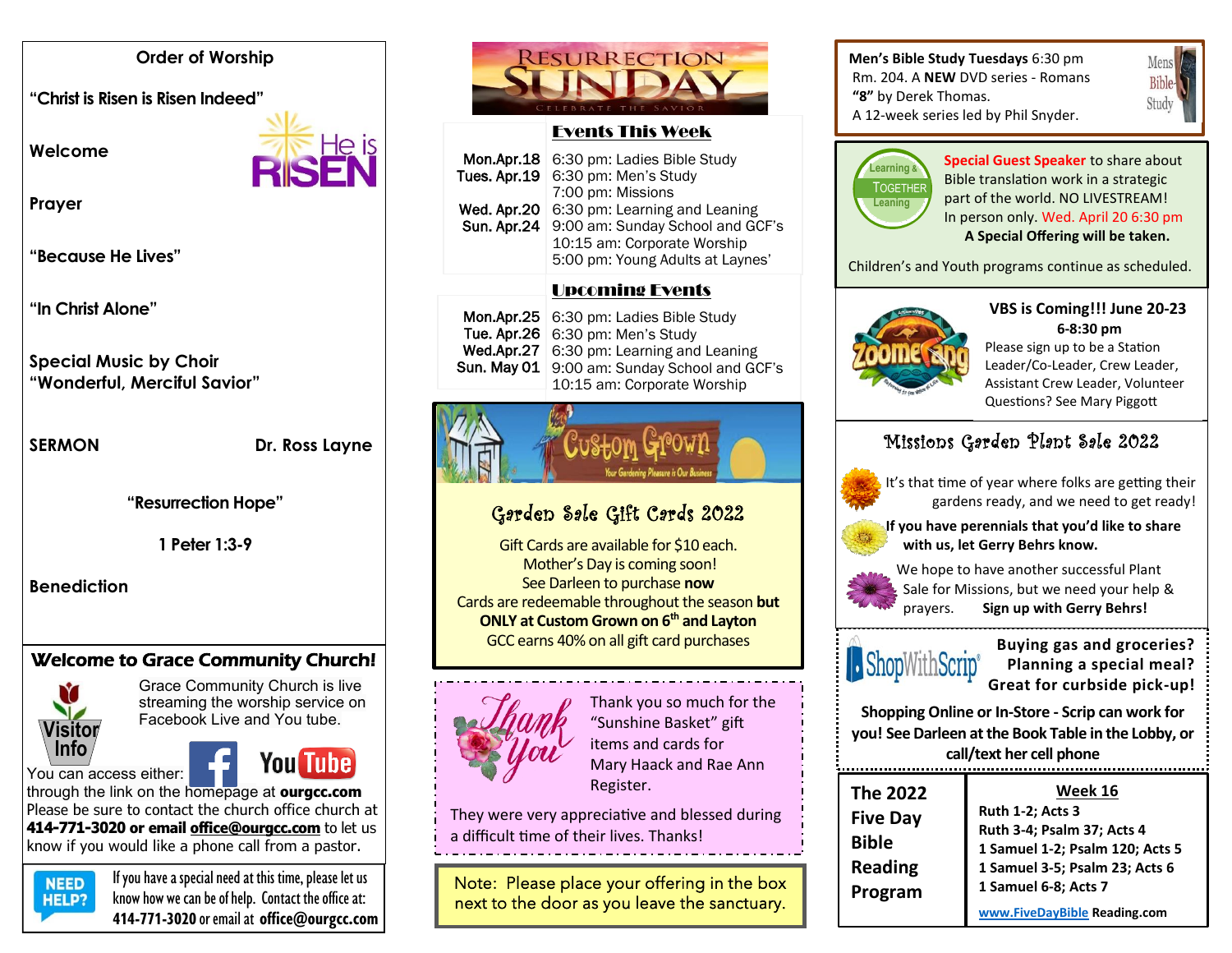#### ANNIVERSARIES

**Apr.16:** Pastor Ted and Linda Groves **Apr.19:** Dave and Bette Milhans **Apr.20:** Ron and Maria Toeller **Apr.25:** Frank and Jessica Breiling

#### **BIRTHDAYS**

**Apr.19:** Levi Menger **Apr.23:** Nancy Kolp **Apr.25:** Ricardo Castro **Apr.26:** Kevin Degner **Apr.27:** Tim Caldwell **Apr.28:** Frank Breiling

#### *Today I will pray for:*

#### **Our Church Family**

- **\* Alan M. -** healing
- **\* Kathleen C. –** Healing
- **\* Tim C-** Healing
- **\* David S –** Healing, regain strength
- **\* Ben S.** Healing
- **\* Rae Ann -** Healing
- **\* Roxanne L**  Strength
- **\* Benedicto M -** Healing
- **\* Angela T -** Healing
- **\* Linda G -** Slow progression of disease & symptoms
- \* **Mary H**  Healing and encouragement
- **\* Kate G –** Healing
- **\* Andrew G -** Serving in the Army.
- **\* Strong marriages at GCC**
- **\* Church members & attendees without jobs**
- **\* Lost friends & family**

#### **Missionaries Serving Locally & Overseas:**

- \* **Tige and Renee Smith** Cambodia
- **\* SBC Gerson Reyes –** Mexico City, Mexico
- **\* Victor A - MERF** Cyprus, Egypt, & Middle East
- **\* Grace H, Tim T -** Philippines
- **\* Samuel M -** Romania
- **\* Eugeniusz T -** Poland Ukraine Relief
- **\* Nate Muse Family -** Australia
- **\* Regan & Mellie M Family**  South Africa
- **\* SBC Africa Representatives – Bayak; Radi I.,**
- **Prosper, Simon S.**
- **\* SBC Myanmar Representative - Henry L-**
- **\* SBC India Rep. - Kishore, Prasanna Kumar, Gumadi Ebenezer**
- **\* Jarrett, Joel, Jeff M., Phil. -** Grace to the Streets
- **\* Milwaukee Rescue Mission**
- **\* WVCY Radio WI USA**



**Sunday Morning GCF & Sunday School Groups One Accord GCF -** Rm. 306 - Led by Rick Ellis- Galatians **New Life GCF -** cafeteria – Led by Doug Ferrell - Ephesians **Sunday School:**

**PreK-6years -** Rm 207 - Melissa Layne/ Karen Donohoo **7-12 years -**Library - Ariail Layne and helper

#### **Helpers for Today**

**Opening Prayer:** Dr. Ross Layne **Sunday School:** Rotating Schedule **Nursery:** Demetra Slak, Jen Lipski **Children's Church:** Randy Slak, Leeroy Jones **Greeters:** Leeroy Jones, Kiddy Jones, Cheryl Bishop, Kathy Ellenbecker

#### **Helpers for April 24**

**Opening Prayer:** Al Piggott **Sunday School:** Rotating Schedule **Nursery:** Jodi Petty, Heather Holoubek, Tatum Lipski **Children's Church**: D. O'Brien, K. Jones, J. Hintz **Greeters:** Bill and Debbie O'Brien, John and Kate Ivy

#### **Praise Team**

John Jaquez (leader), Tim & Suzanne Caldwell, Tim & Judi Kasun, Al Piggott, Melissa Piggott, Jeff & April Smith

#### **Technical and Sound**

Jesse Ceron, Kurt Sonnenburg, Dean Mertins

#### **GCC Giving**

**Last Week 2022: \$6,548.00 Last Week 2021: \$6,600.00 YTD 2022: \$91,045.61 YTD 2021: \$94,872.50**



#### **Invest In a Vision:**

Special offerings are given for the GCC building fund. To donate, write **Invest in A Vision** (IIAV) on memo line of your check.

**Last Week: \$685.00 Total Received: \$315,792.34 SCRIP: Total Profit for Jan.- March 2022 - \$663.10 Total Profit for Jan. - Dec. 2021: \$3,280.42**



April 17, 2022 Resurrection Sunday



## SERMON:

### **"RESURRECTION HOPE"**

Presented by:

Dr. Ross Layne

*"… through the resurrection of Jesus Christ from the dead." 1Peter 1:3*